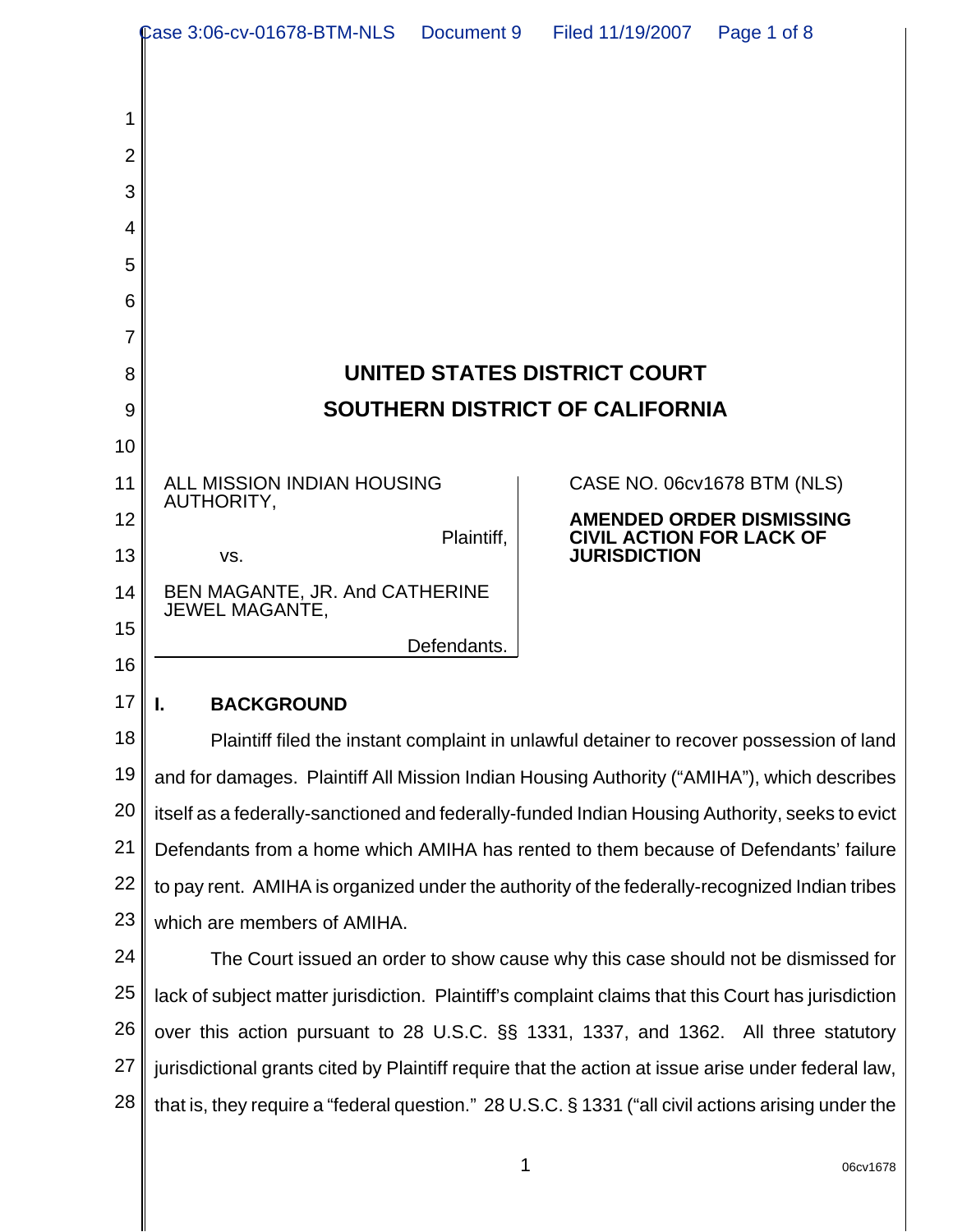1 2 3 4 5 Constitution, laws, or treaties of the United States"); 28 U.S.C. § 1337 ("any civil action or proceeding arising under any Act of Congress regulating commerce or protecting trade and commerce against restraints and monopolies"); 28 U.S.C. § 1362 ("all civil actions, brought by an Indian tribe or band . . . wherein the matter in controversy arises under the Constitution, laws, or treaties of the United States").

6

7 8 9 10 11 12 13 14 15 16 17 18 19 In responding to the Court's order to show cause, Plaintiff has relied upon All Mission Indian Housing Authority v. Silvas, 680 F. Supp. 330 (C.D. Cal. 1987), which found that an eviction by an Indian Housing Authority was a dispute arising under the federal common law and, thus, was properly within the subject matter jurisdiction of the federal courts.<sup>1</sup> Plaintiff argues that both Round Valley Indian Housing Authority v. Hunter, 907 F. Supp. 1343 (N.D. Cal. 1995), and Minnesota Chippewa Tribal Housing Corp. v. Reese, 978 F. Supp. 1258 (D. Minn. 1997), which were cited by the Court in its order to show cause for the proposition that federal courts lacked subject matter jurisdiction over similar actions, are wrongly decided. Plaintiff further argues that the federal common law governing landlord-tenant relations for Indian reservations should be developed from the statutory skeleton put in place by the 1996 passage of the Native American Housing Assistance and Self-Determination Act ("NAHASDA"). Plaintiff claims that NAHASDA provides the essential features of the uniform national law that Congress wishes to be applied in all federally-funded Indian housing matters.

20

## 21 **II. DISCUSSION**

22 23 24 It is undisputed that Plaintiff's complaint in unlawful detainer is a landlord-tenant issue, which is generally a matter of state law. See Hunter, 907 F. Supp. at 1348 (citing Powers v. United States Postal Service, 671 F.2d 1041, 1045 (7th Cir. 1982) ("Federal common law

25

<sup>26</sup> 27 28 <sup>1</sup> Plaintiff has also submitted an amicus brief filed by the Attorney General on behalf of the U.S. Department of Housing & Urban Development in All Mission Indian Housing Authority v. Castello, Civil No. 81-997-LTL (C.D. Cal.). According to Plaintiff, Castello was a companion case to Silvas and a copy of the amicus brief was supplied to Judge Tashima as an exhibit in Silvas. However, the Court has not considered the brief because it was filed in 1981 and, counsel's assurances notwithstanding, there is no evidence that the Government's position on this issue has not changed in the intervening 26 years.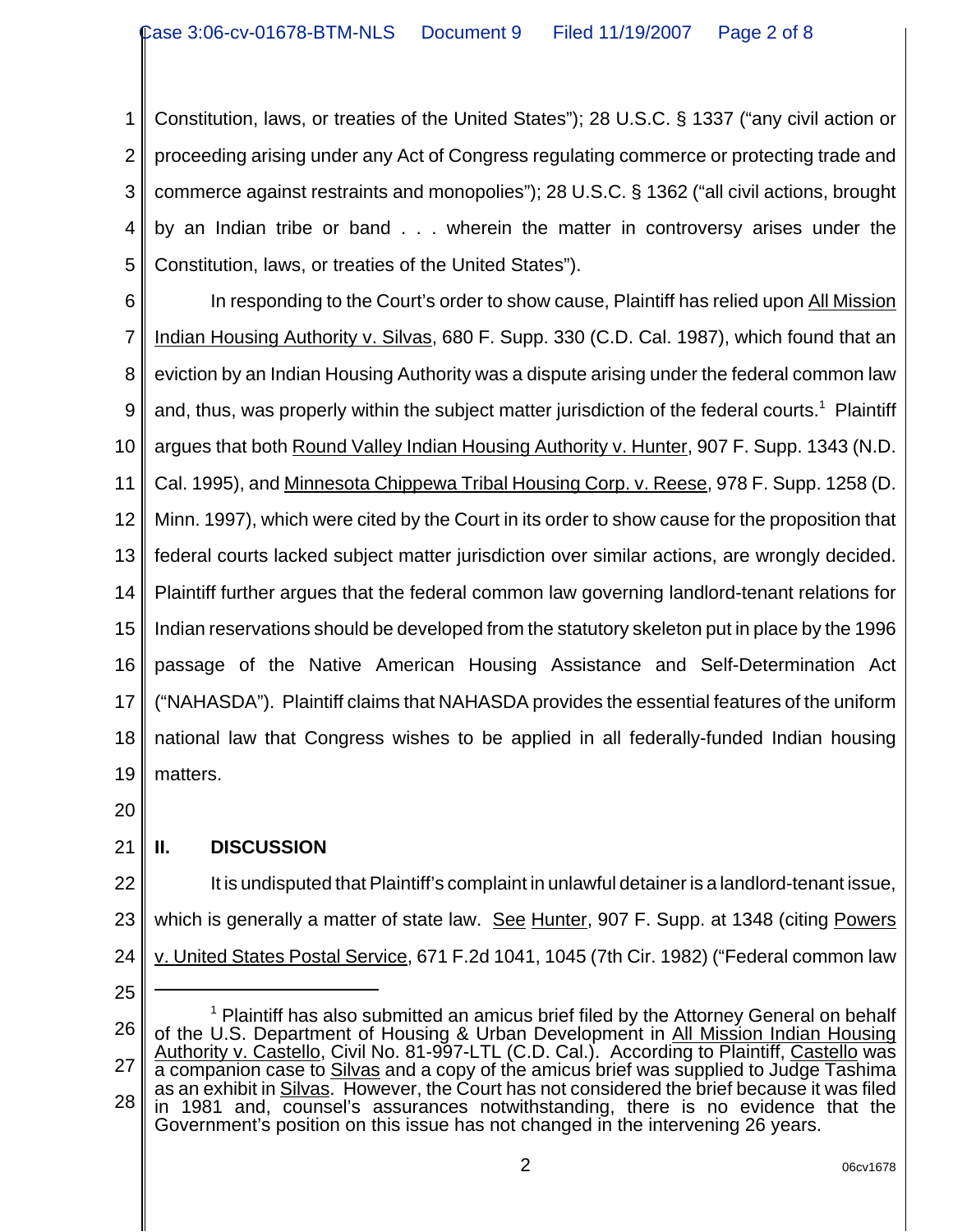1 2 3 4 5 6 7 8 9 10 11 12 13 of landlord and tenant does not exist.")). The fact that Plaintiff's claim to the land at issue is ultimately derived from the federally-defined land rights of its member Indian tribes does not convert the present controversy into one that presents a federal question. Cf. Oneida Indian Nation v. County of Oneida, 414 U.S. 661, 676 (1974) ("a controversy in respect of lands has never been regarded as presenting a Federal question merely because one of the parties to it has derived his title under an act of Congress") (quoting Shulthis v. McDougal, 255 U.S. 561, 570 (1912)). While "the Federal Government has shown a continuing solicitude for the rights of the Indians in their land," Oneida, 414 U.S. at 684 (Rehnquist, J., concurring), that special interest does not grant jurisdiction to the federal courts over all legal disputes occurring on a federally-recognized Indian reservation. C.f. Reese, 978 F. Supp. at 1267 ("Although the federal government has long had a special relation to the American Indian, there is no jurisdiction in the federal courts to hear a case merely because an Indian . . . is a party to it." (citations omitted).)

14 15 16 17 18 19 20 21 22 23 24 25 26 27 Similarly, a standard landlord-tenant dispute cannot be said to arise under federal law simply because the landlord is the housing authority for a number of federally-recognized Indian tribes that is charged with utilizing federal funds to provide subsidized housing to tribal members. The regulatory scheme detailed in NAHASDA, while providing a comprehensive framework for governance of the use of these federal funds, does not provide a federal cause of action for a simple eviction proceeding, even one brought by an entity whose work is authorized by NAHASDA. The section of NAHASDA quoted by Plaintiff in its response, 25 U.S.C. § 4137, does specify certain rules regarding evictions that must be incorporated into all leases, including the tenant's right to examine any relevant documents or records related to the eviction. However, NAHASDA does not address the issue of where such eviction proceedings should occur. The Court does not believe that Congress's silence on this subject is evidence of its belief that federal jurisdiction for such actions had already been clearly established, especially since the Hunter decision had already announced that such jurisdiction did not exist by the time of NAHASDA's passage.

28

Congress's failure to specifically provide for jurisdiction in federal courts within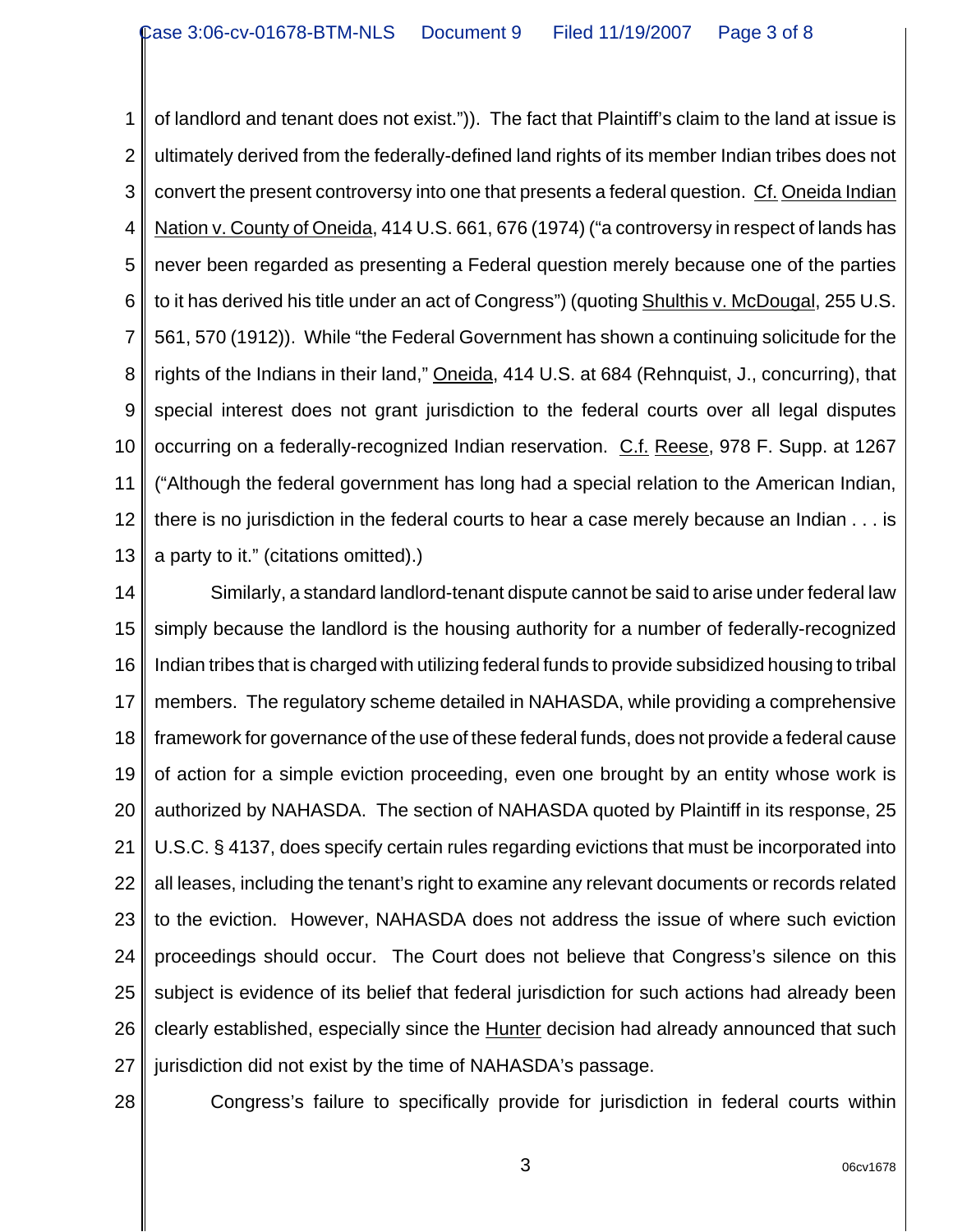1 2 3 4 5 6 7 8 9 10 11 12 NAHASDA cannot simply be attributed to oversight. Around the time of NAHASDA's passage, the federal government's Indian housing programs included nearly 73,000 housing units for members of the more than 500 federally-recognized Indian tribes. See U.S. Department of Housing and Urban Development "A Picture of Subsidized Households - 1998" (available at http://www.huduser.org/datasets/assthsg/stateddata98/HUD4US3.TXT). The budget for the federally-subsidized Indian housing programs was nearly \$750 million in fiscal year 2003. See Remarks Prepared for Delivery by Secretary Mel Martinez to the National Congress of American Indians on Feb. 24, 2003 (available at http://www.hud.gov/news/speeches/ncai.cfm). If Congress had intended that the federal courts exercise jurisdiction over all disputes arising from these housing arrangements and, in this way, act as stewards over the far-reaching programs the Government's substantial investment has generated, it would have indicated as much.

13 14 15 16 17 18 19 20 21 22 23 24 25 26 27 28 After all, Congress is certainly capable of clearly indicating its desire to grant jurisdiction to the federal courts over classes of suits that would not otherwise belong there because they simply involve issues of state law. For example, in 1989, Congress passed the Financial Institutions Reform, Recovery, and Enforcement Act and established the Resolution Trust Corporation ("RTC"), which was charged with containing, managing, and resolving failed savings associations in the wake of the savings and loan crisis of the 1980s. See Pub. L. No. 101-73, § 101, 103 Stat. 183, 187 (1989). In order to facilitate the work of the RTC, Congress specifically provided for federal jurisdiction: "Notwithstanding any other provision of law, any civil action, suit, or proceeding to which the [Resolution Trust] Corporation is a party shall be deemed to arise under the laws of the United States, and the United States district courts shall have original jurisdiction over such action, suit, or proceeding." Id., § 501(I)(1), codified at 12 U.S.C. § 1441a(I)(1). Thus, actions involving purely state law questions, like routine collection and foreclosure cases, could be brought in, or removed to, federal court if the RTC became involved. And, although the "already overburdened" federal courts may have questioned the wisdom of exercising jurisdiction over cases that did not involve "any particular federal substantive interest in [their] adjudication,"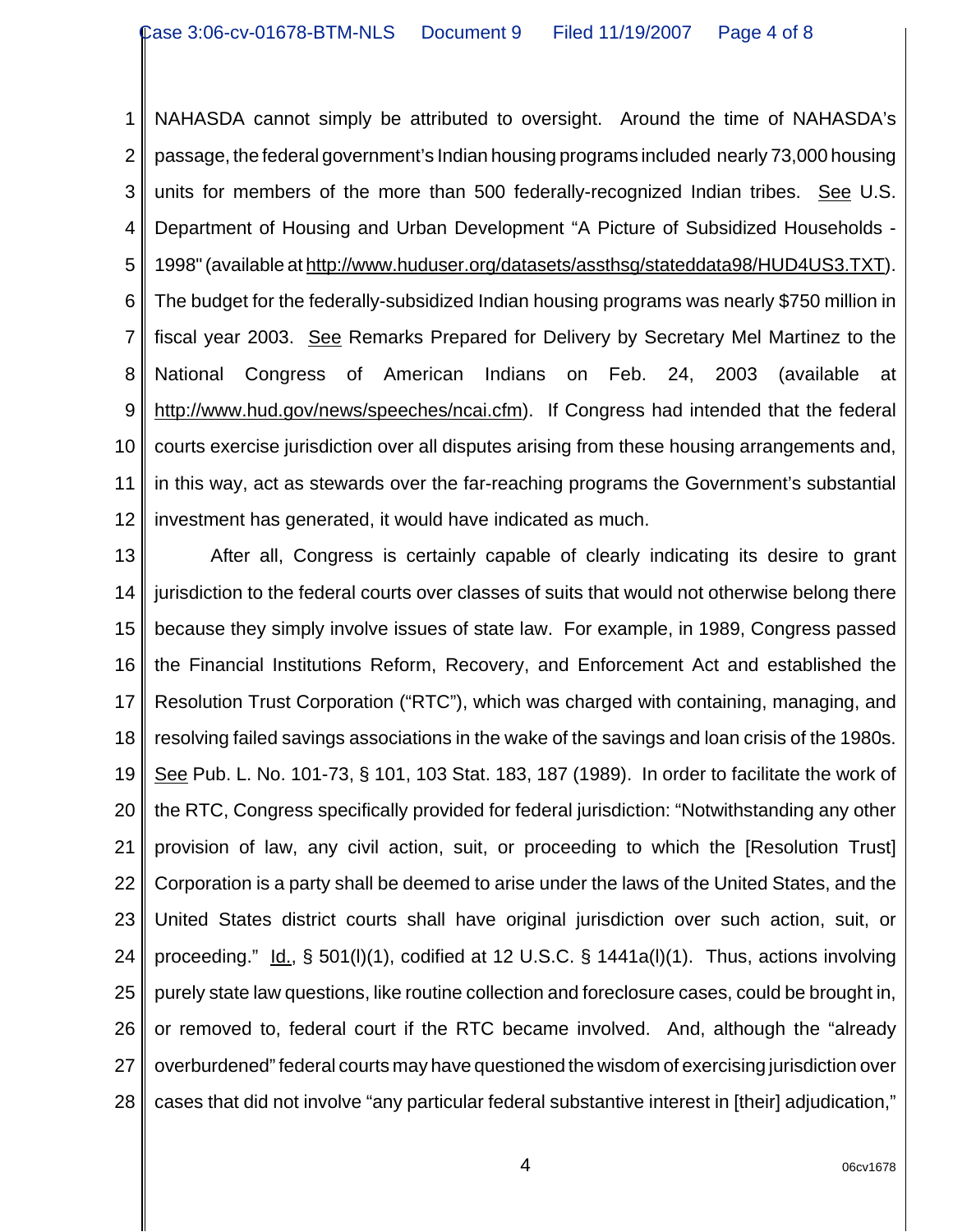1 2 the statutory grant of authority was clear. Resolution Trust Corp. v. Nernberg, 3 F.3d 62, 68 n.3 (3d Cir. 1993).

3 4 5 6 7 8 9 10 11 12 13 14 15 16 17 18 In the absence of similarly clear statutory direction, the Court does not believe that Congress intended that the federal courts would have jurisdiction over every eviction from an Indian housing unit. Such evictions could include those brought for repeated violations of miscellaneous lease provisions governing things like noise, or even landscaping requirements. In addition, if this Court had jurisdiction to decide landlord-tenant disputes arising from Indian Housing Authority leases, there would be no reason why an Indian tribal member could not bring suit in federal court for performance under such a lease, in addition to any tribal landlord. Plaintiff's argument supposes that if an Indian Housing Authority tenant, deemed to be defaulting under his lease, should leave on vacation and return to find that his belongings have been moved out of his home and a new family has been moved in, the tenant's suit for repossession would be appropriately brought in federal court. Likewise, the federal courts would be the appropriate venue for a lessee's suit to be placed in possession of a leased home if his Indian Housing Authority landlord fails to deliver the property at the start of the lease. In the absence of clear congressional authorization, everyday disputes over lease arrangements on Indian land cannot be thought properly within the jurisdiction of the courts of the United States.

19 20 21 22 23 24 25 26 27 28 As the Court has determined that there is no statutory grant of jurisdiction to hear the present matter, the only question remaining is whether Plaintiff's complaint asserts a cause of action that is cognizable under federal common law. Unlike the suit in Oneida, 414 U.S. 661, which was brought upon the Oneida Indians' claim of aboriginal ownership of a vast area of land which had been ceded to the State of New York in 1795, there is no dispute in this case that the land in question is indeed tribal land. Thus, Plaintiff's complaint does not assert the Indian tribal right of possession, as against all others, that is conferred and protected by federal common law. The present complaint asserts the AMIHA's right to possession of tribal land as against its own tribes' members, which arises out of a lease arrangement, and nothing more. See Reese, 978 F. Supp. at 1266 ("Unlike the Oneida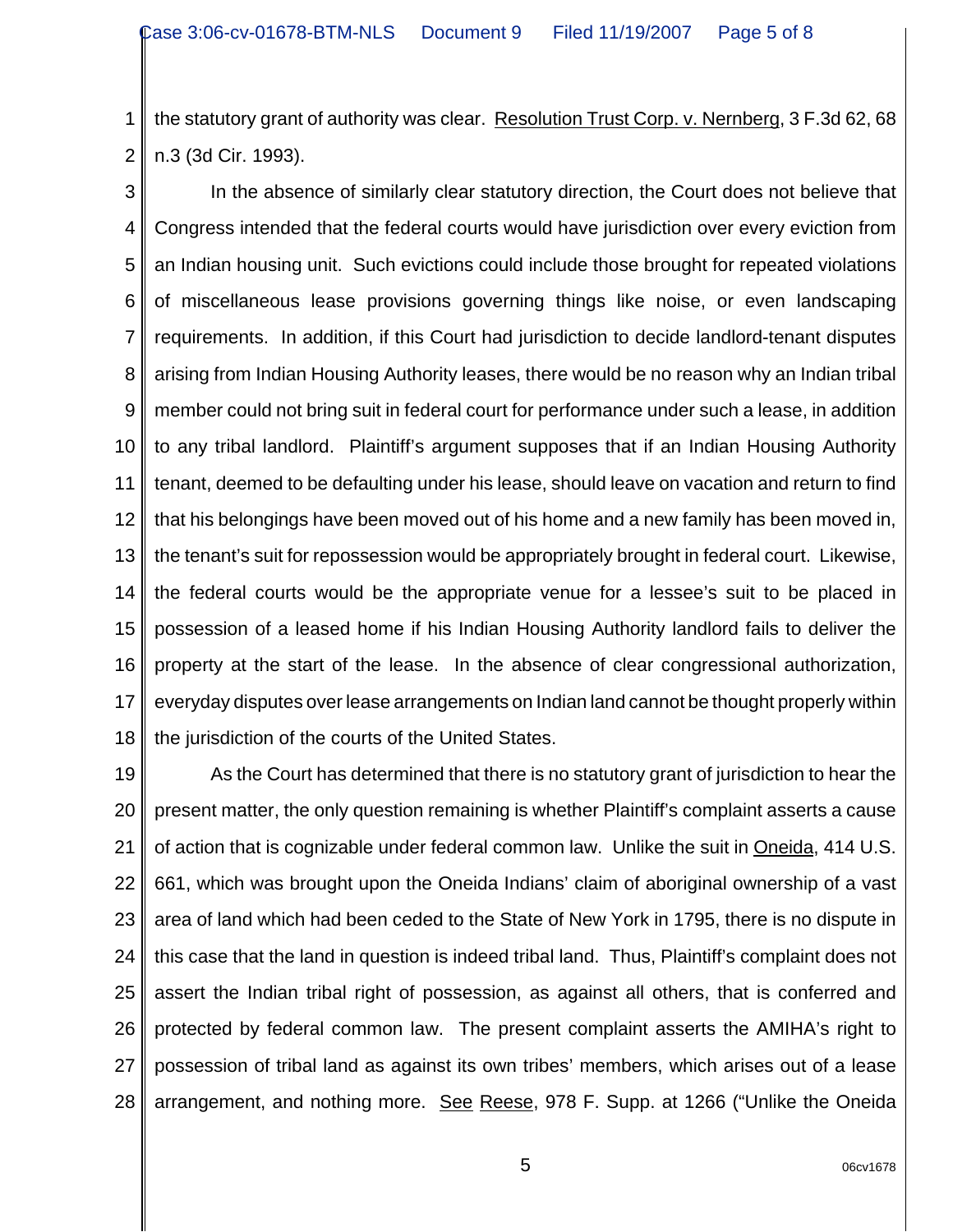1 2 Indians, there is no similar assertion by the [tribal housing corporation] that the nature and source of its right to possession is dependent upon Federal law.").

3

4 5 6 7 8 9 10 11 12 13 14 15 16 The Ninth Circuit, in an opinion which was subsequently withdrawn, and thus is no longer precedential, explained that actions like the one presently before the Court do not "require an interpretation of [a] federal right" and, thus, do not arise under federal law. Owens Valley Indian Housing Authority v. Turner, 185 F.3d 1029 (9th Cir. 1999), withdrawn and reh'g granted, 192 F.3d 1330 (9th Cir. 1999), appeal dismissed as moot, 201 F.3d 444 (9th Cir. 1999). The Turner court cited with approval both Hunter, 907 F. Supp. at 1348, and Reese, 978 F. Supp. at 1266. See 185 F.3d at 1033. The court agreed that, while federal common law jurisdiction exists when resolution of a case requires an interpretation of an Indian tribe's federal right of possession, an unlawful detainer suit brought by an Indian Housing Authority merely asserts the rights of a landlord as against its tenant, and does not implicate the Indian tribe's federally protected right to possess and exclude others from its lands. Id. at 1032-33. Although the Ninth Circuit's opinion in Owens Valley was withdrawn, the Court finds the reasoning expressed therein wholly persuasive and concludes that federal common law jurisdiction does not exist for the present action.

17 18 19 20 21 22 23 Plaintiff has argued that it will be left without legal recourse if federal jurisdiction does not exist for this action. This is because federal statutory law precludes bringing this action in state court, see 28 U.S.C. § 1360(b), and no tribal courts exist for the tribes that are members of AMIHA. However, the lack of a presently-available alternative forum does not provide the constitutional and statutory basis required to provide jurisdiction in federal court. The Supreme Court has expressed the limited nature of the jurisdiction of the federal courts clearly:

- 24
- 25

26

27

jurisdiction, and the burden of establishing the contrary rests upon the party asserting jurisdiction. Kokkonen v. Guardian Life Insurance Co. of America, 511 U.S. 375, 377 (U.S. 1994)

Federal courts are courts of limited jurisdiction. *They possess only that power authorized by Constitution and statute*, which is not to be expanded by judicial decree. It is to be presumed that a cause lies outside this limited

28 (citations omitted) (emphasis added). Plaintiff has failed to meet its burden of establishing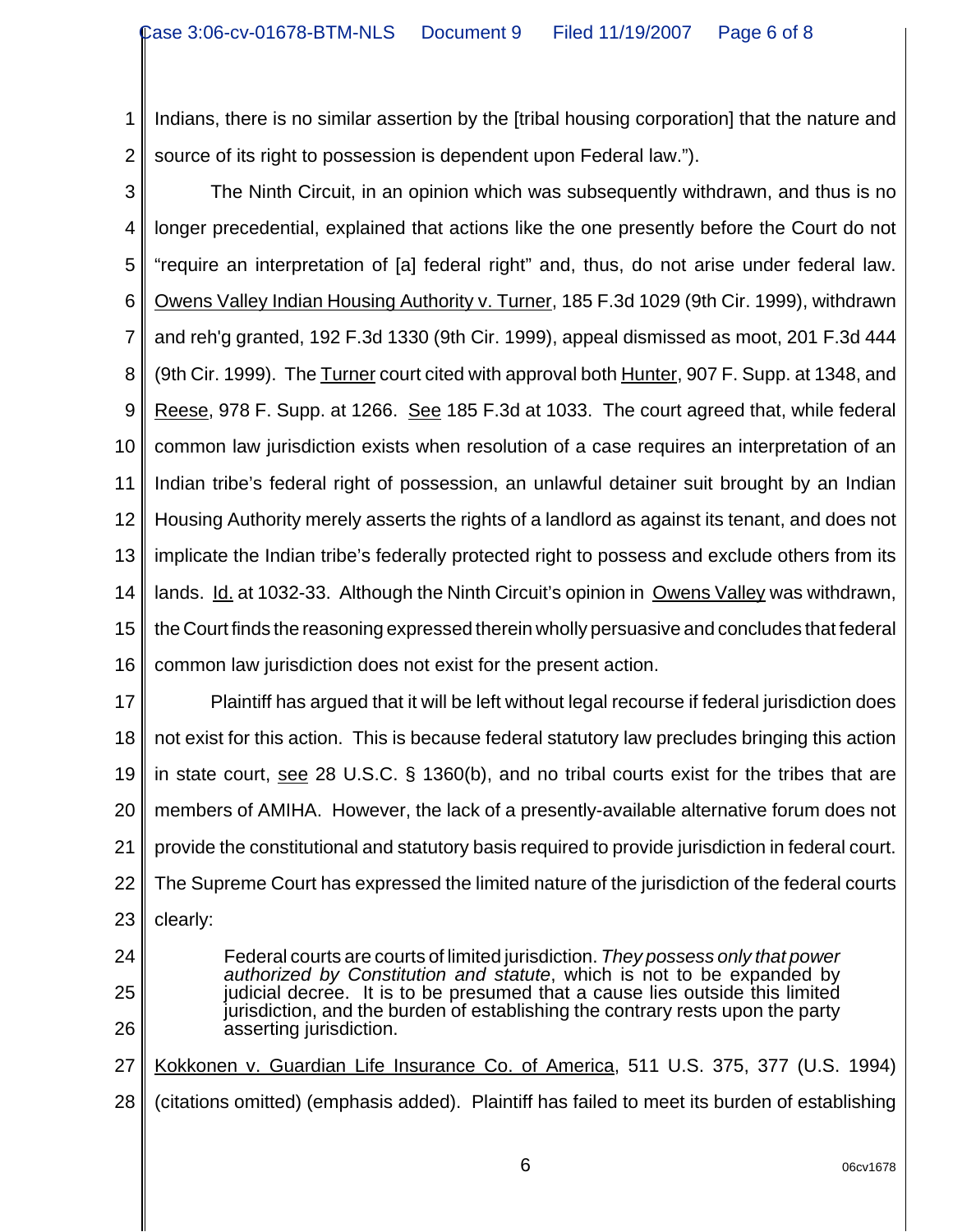|                | Case 3:06-cv-01678-BTM-NLS<br>Document 9<br>Filed 11/19/2007<br>Page 7 of 8                                                                                    |  |  |  |
|----------------|----------------------------------------------------------------------------------------------------------------------------------------------------------------|--|--|--|
|                |                                                                                                                                                                |  |  |  |
| 1              | this Court's jurisdiction over the present action.                                                                                                             |  |  |  |
| $\overline{2}$ | In addition, denying Plaintiff the forum of a federal court will not leave it without any                                                                      |  |  |  |
| 3              | potential for recourse. The Court agrees with the view presented in the Ninth Circuit's                                                                        |  |  |  |
| 4              | withdrawn Owens Valley opinion:                                                                                                                                |  |  |  |
| 5              | In matters of Indian law, federal jurisdiction does not necessarily follow from                                                                                |  |  |  |
| 6              | the absence of state jurisdiction.                                                                                                                             |  |  |  |
| $\overline{7}$ | [P] rotecting tribal sovereignty does not require providing a federal                                                                                          |  |  |  |
| 8              | forum whenever state jurisdiction is wanting. To the contrary, the Supreme<br>Court has found that the interests of tribal self-government and self-           |  |  |  |
| 9              | determination are generally best served if <i>tribal courts</i> preside over disputes<br>involving Indians and arising on Indian land. The interests of tribal |  |  |  |
| 10             | sovereignty will be best served by the formation of tribal courts competent to<br>hear such cases.                                                             |  |  |  |
| 11             | 185 F.3d at 1034; accord Reese, 978 F. Supp. at 1264 ("[W]e are aware of no impediments,                                                                       |  |  |  |
| 12             | and the Plaintiff draws none to our attention, that would preclude the [Indian] Tribe from                                                                     |  |  |  |
| 13             | imbuing its Tribal Courts with the necessary jurisdiction and procedures to resolve unlawful                                                                   |  |  |  |
| 14             | detainer actions that are brought by a Tribal agency against a member of the Tribe."). The                                                                     |  |  |  |
| 15             | tribes that have banded together to form the All Mission Indian Housing Authority can,                                                                         |  |  |  |
| 16             | consistent with their own sovereignty, form tribal courts capable of hearing these cases.                                                                      |  |  |  |
|                | 17 Thus, a forum can exist to hear these disputes.                                                                                                             |  |  |  |
| 18             |                                                                                                                                                                |  |  |  |
| 19             | <b>CONCLUSION</b><br>III.                                                                                                                                      |  |  |  |
| 20             | Plaintiff in this action seeks a Court order directing the United States Marshal to enter                                                                      |  |  |  |
| 21             | upon an Indian reservation and evict Defendants from their home. Such eviction would be                                                                        |  |  |  |
| 22             | accomplished by physical force if necessary. The Court believes that before a court orders                                                                     |  |  |  |
| 23             | Government agents to physically remove citizens from their homes, the authority of the Court                                                                   |  |  |  |
| 24             | to issue such an order should be clearly established. As the analysis above highlights, clarity                                                                |  |  |  |
| 25             | as to the propriety of this Court's exercise of jurisdiction is severely lacking.                                                                              |  |  |  |
| 26             | //                                                                                                                                                             |  |  |  |
| 27             | //                                                                                                                                                             |  |  |  |
| 28             | //                                                                                                                                                             |  |  |  |
|                |                                                                                                                                                                |  |  |  |